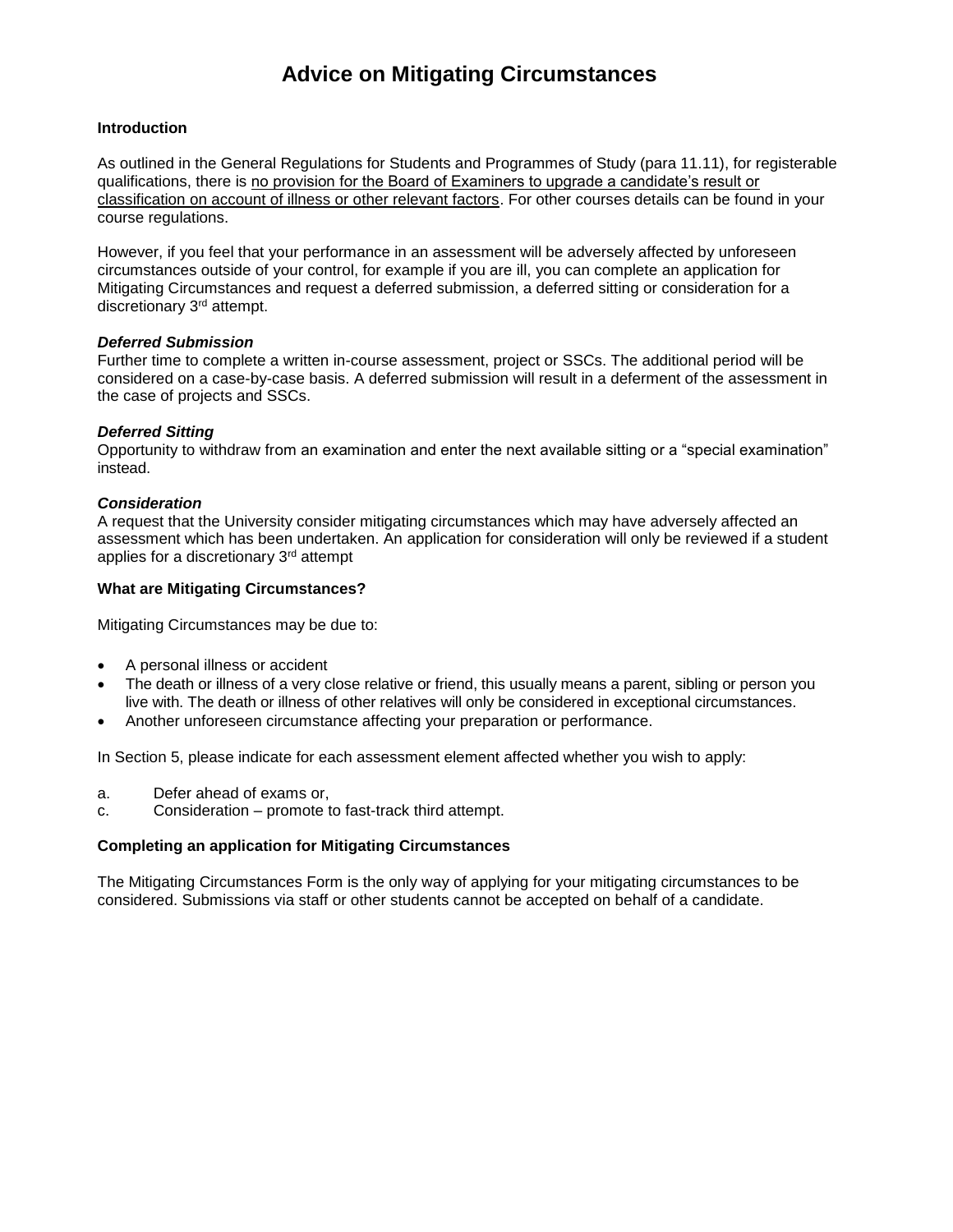# **Evidence**

Your application should be supported by original document(s) eg medical certificates which must clearly cover the dates of the affected assessments. Medical certificates must be signed by a medical professional who has seen you and must be in English. Documentation from on-line GP services, selfcertification and letters from parents will not be accepted.

# **Deadlines for submitting an application for Mitigating Circumstances**

- 1) To request a **Deferred Submission** you must submit the form no later than **5 working days before the assessment deadline**.
- 2) To request a **Deferred Sitting** you must submit the form no later than **5 working days before the examination**. If you were absent or unable to complete the exam on the day, you must submit the form no later than **5 working days following the examination.**
- 3) To request **Consideration** of mitigating circumstances you must submit the form no later than **5 working days following the examination/assessment**. Your mitigation will only be taken in to account should you need to apply for a discretionary 3<sup>rd</sup> attempt at the examination/assessment.

*If you are on a final attempt and sit the examination/assessment, completing an application for consideration will NOT be taken in to account by the Board of Examiners.*

*Please note: Do NOT complete the Mitigating Circumstance form to appeal against your examination results or a decision of the Board of Examiners, or to report absence or personal circumstances which are not relevant to your examinations or assessments.*

# **Submitting the completed form**

Please retain a copy of your completed form and evidence. Submit the original to the Student Life Centre (studentlifecentre@sgul.ac.uk), Ground Floor, Hunter Wing or email it to the Course team. A copy will be placed on your student file and a copy will be forwarded to a Mitigating Circumstances Panel for consideration.

## **How will a decision be reached?**

If your application is for consideration of mitigating circumstances this will only be reviewed if you apply for a discretionary 3<sup>rd</sup> attempt.

If your application is for a deferred submission or sitting it will be considered by a Mitigating Circumstances Panel. The Panel will only consider the evidence that you provide with the form, do not assume that the Panel will be aware of any other circumstances that you may have previously brought to the attention of any member of staff.

The Panel will consider each case on its merits, and will use judgement to satisfy itself of the following:

- That the circumstances are true and your supporting evidence is acceptable.
- That the circumstances constitute good reason. The Panel will consider, for example, to what extent the circumstances were outside of your control, or the severity of any illness.
- That the circumstances would render you unfit or unable to enter the examination/assessment or to complete the assessment by the deadline.
- That the circumstances had a significant and adverse impact on your performance.